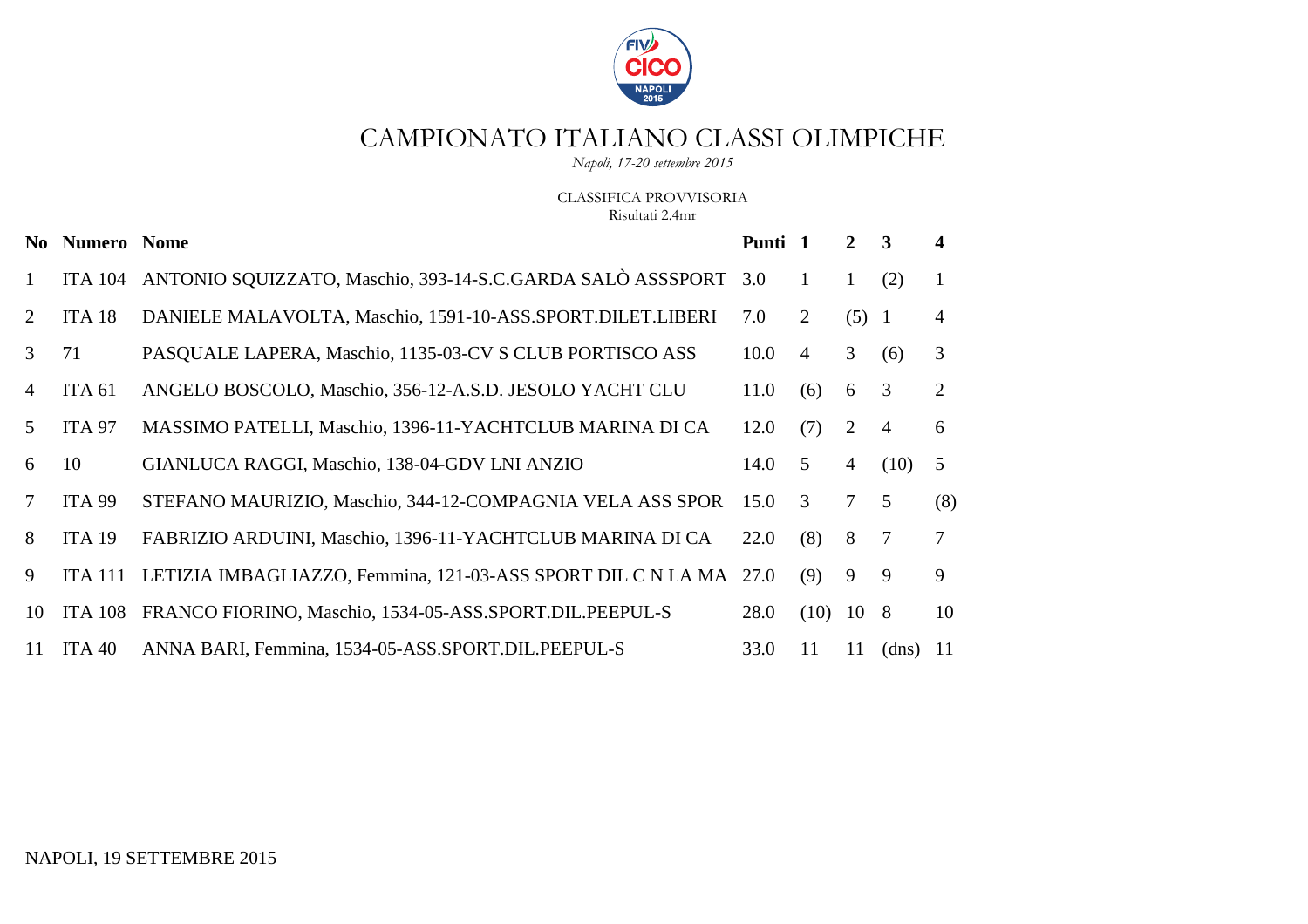

*Napoli, 17-20 settembre 2015* CLASSIFICA PROVVISORIA RISULTATI CLASSE 49er dopo 5 prove con uno scarto

| No.       | Numero | <b>Nome</b>                                                                                          | Punti |                |     |       |                | 5.  |
|-----------|--------|------------------------------------------------------------------------------------------------------|-------|----------------|-----|-------|----------------|-----|
|           | 26     | RUGGERO TITA, Maschio, 20-Mar-1992, GIACOMO CAVALLI, 175-04-SEZ. VELA GUARDIADIFINAN                 | 9.0   | $\mathcal{R}$  |     | 3     | (5)            |     |
| $2 \t 23$ |        | JACOPO PLAZZI, Maschio, 28-Gen-1991, UMBERTO MOLINERIS, 1489-04-CIRC CANOTTIERI ANIENE               | 9.0   | (5)            | 3   |       |                | 3   |
| $3 \t 44$ |        | ROBERTO DUBBINI, Maschio, 09-Gen-1988, LUCA DUBBINI, 393-14-S.C.GARDA SALÒ ASSSPORT                  | 11.0  | $_{OCS}$       | (7) |       |                |     |
| 4 187     |        | UBERTO CRIVELLI VISCONTI, Maschio, 15-Lug-1987, da ins, 183-05-CIRC DEL REMO E VELA IT               | 11.0  | 2              | (6) |       | $\mathbf{3}$   |     |
| 5 96      |        | STEFANO CHERIN, Maschio, 28-Feb-1987, ANDREA TESEI, 1040-13-Y C PORTO S ROCCO ASS                    | 15.0  | $\overline{4}$ |     | (ocs) | 6              |     |
| 6 22      |        | GIUSEPPE ANGILELLA, Maschio, 27-Ago-1984, PIETRO ZUCCHETTI, 222-07-C CANOTT ROG LAURIA ASS           | 18.0  |                | 4   | -6    |                | (8) |
| 7 140     |        | MATTEO PILATI, Maschio, 20-Mar-1997, FRANCESCO RUBAGOTTI, 390-14-FRAGLIA V MALCESINE ASS             | 23.0  |                | (8) | - 5   | $\overline{4}$ |     |
| 8 1       |        | GIORGIO PANTZARTZIS, Maschio, 10-Ago-1983, FRANCESCO PANTZARTZIS, 272-08-CIRCOLO VELA BARI ASS S     | 24.0  | 6              | 5   |       | (8)            | - 6 |
| 9         | 1053   | PAOLO FRANCESCO JANNARONE, Maschio, 13-Nov-1966, FRANCESCO FRANCIONI, 445-15-CIRCOLO VELA ISPRA ASS. | 34.0  | 8              | (9) | -8    | 9              | -9  |
|           | 10 656 | ROBERTO MOLINARI, Maschio, 21-Ott-1967, FILIPPO GATTI, 445-15-CIRCOLO VELA ISPRA ASS.                | 41.0  |                | 10  | (dnf) | dns            | dns |

RDG-risultati sono come segue:

44 ROBERTO DUBBINI, Maschio, 09-Gen-1988, LUCA DUBBINI, 393-14-S.C.GARDA SALÒ ASSSPORT prova 1: sequenza no. 3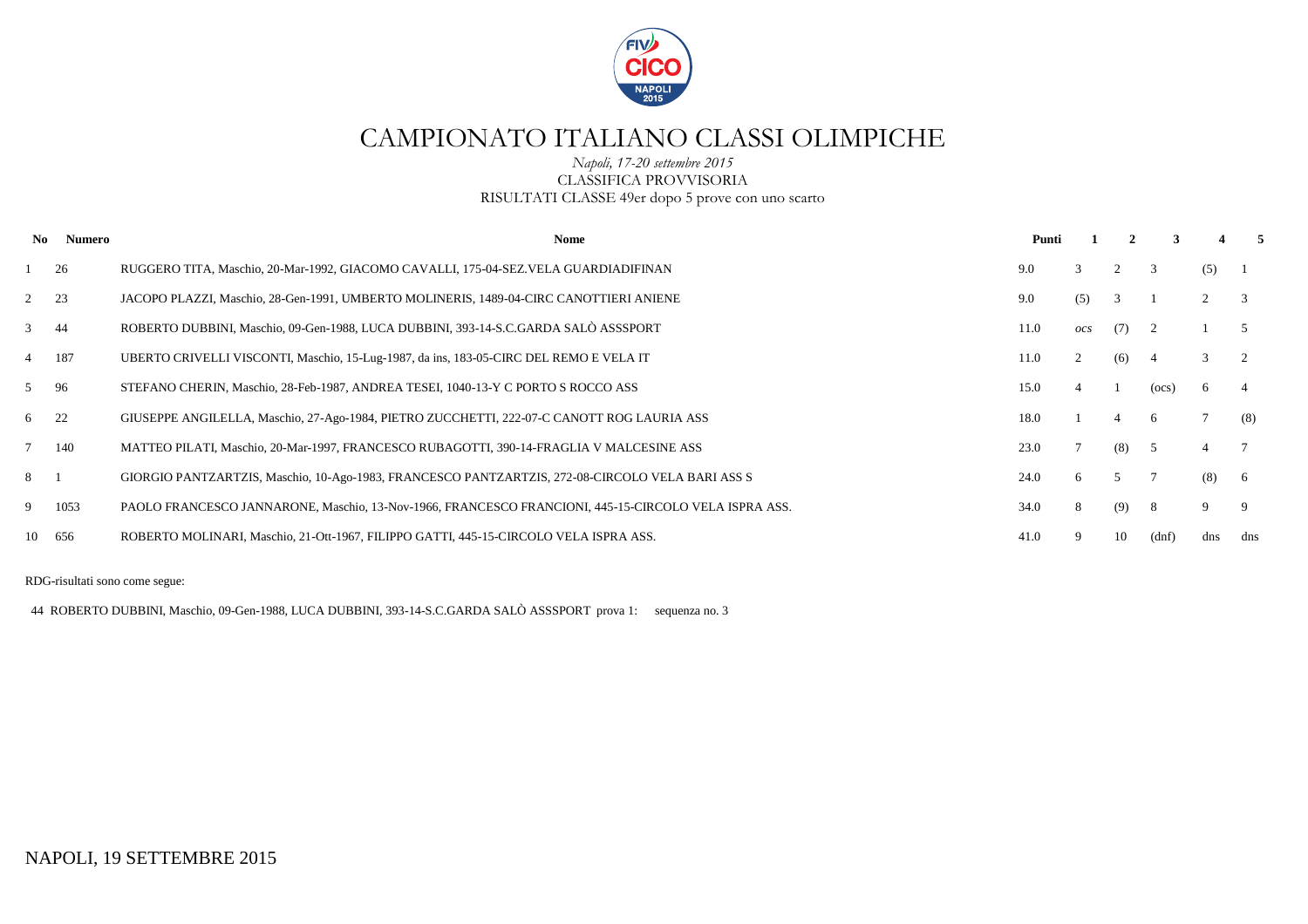

*Napoli, 17-20 settembre 2015* CLASSIFICA PROVVISORIA RISULTATI CLASSE 49er FX dopo 5 prove con uno scarto

|             | No Numer $\frac{N}{2}$ | <b>Nome</b>                                                                                                                             | Punti 1 2 3 4 5                                 |  |  |  |
|-------------|------------------------|-----------------------------------------------------------------------------------------------------------------------------------------|-------------------------------------------------|--|--|--|
| $1 \quad 3$ |                        | GIULIA CONTI, 04-Nov-1985, FRANCESCA CLAPCICH, 145-04-C. SPORTIVO AERONAUTICA, 1489-04-CIRC<br><b>CANOTTIERI ANIENE</b>                 | $5.0 \quad 1 \quad (2) \quad 1 \quad 1 \quad 2$ |  |  |  |
|             | 2 143                  | MARIA OTTAVIA RAGGIO, 08-Gen-1994, PAOLA BERGAMASCHI, 393-14-S.C.GARDA SALÒ ASSSPORT, 075-02-C V 6.0 (2) 1 2 2 1<br>LA SPEZIA ASS SPORT |                                                 |  |  |  |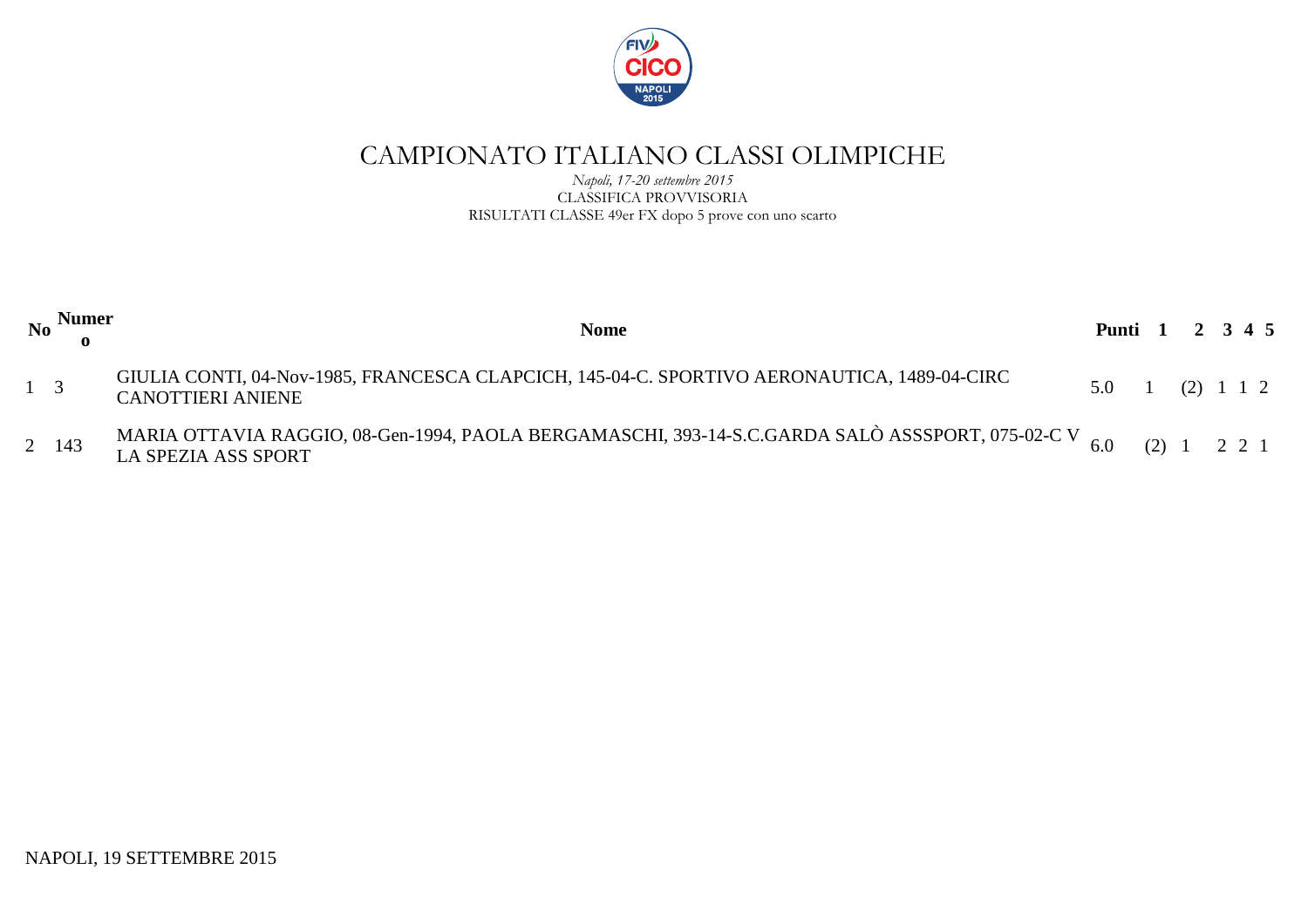

*Napoli, 17-20 settembre 2015*

### CLASSIFICA PROVVISORIA RISULTATI CLASSE NACRA 17 dopo 4 prove con uno scarto

|      | No Numer | <b>Nome</b>                                                                                                                          | Punti |                       |     |     |
|------|----------|--------------------------------------------------------------------------------------------------------------------------------------|-------|-----------------------|-----|-----|
|      |          |                                                                                                                                      |       |                       |     |     |
|      | 1 262    | VITTORIO BISSARO, Maschio, 01-Giu-1987, SILVIA SICOURI, 1601-04-GRUPPO SPORTIVO FIAMME, 1601-04-GRUPPO<br>SPORTIVO FIAMME            | 4.0   | (2)                   |     |     |
|      |          |                                                                                                                                      |       |                       |     |     |
|      | 2 126    | FRANCESCO PORRO, Maschio, 24-Mar-1991, GIOVANNA MICOL, GIOVANNA MICOL, 1489-04-CIRC CANOTTIERI<br><b>ANIENE</b>                      | 7.0   |                       |     | (5) |
|      |          |                                                                                                                                      |       | $\mathcal{D}_{\cdot}$ |     |     |
|      | 3 209    | LORENZO BRESSANI, Maschio, 28-Giu-1973, CATERINA MARIANNA BANTI, 1489-04-CIRC CANOTTIERI ANIENE, 1489-<br>04-CIRC CANOTTIERI ANIENE  | 11.0  | $(3)$ 3               |     | 2   |
|      |          |                                                                                                                                      |       | $\mathfrak{Z}$        | -3  |     |
|      | 4 166    | FRANCESCO SABATINI, Maschio, 19-Mag-1992, MARCELLA MAMUSA, 1489-04-CIRC CANOTTIERI ANIENE, 1489-04-<br><b>CIRC CANOTTIERI ANIENE</b> | 15.0  | $\overline{A}$        |     | 3   |
|      |          |                                                                                                                                      |       | 4                     | (5) |     |
| 5 91 |          | GIANLUIGI UGOLINI, Maschio, 18-Set-1998, MARTINA CAVALLARI, 151-04-ASS SPORT DIL CENTRO VE, 1774-04-<br>COMPAGNIA DELLA VELA D       | 18.0  | (5)                   |     |     |
|      |          |                                                                                                                                      |       | 5                     |     |     |

NAPOLI, 19 SETTEMBRE 2015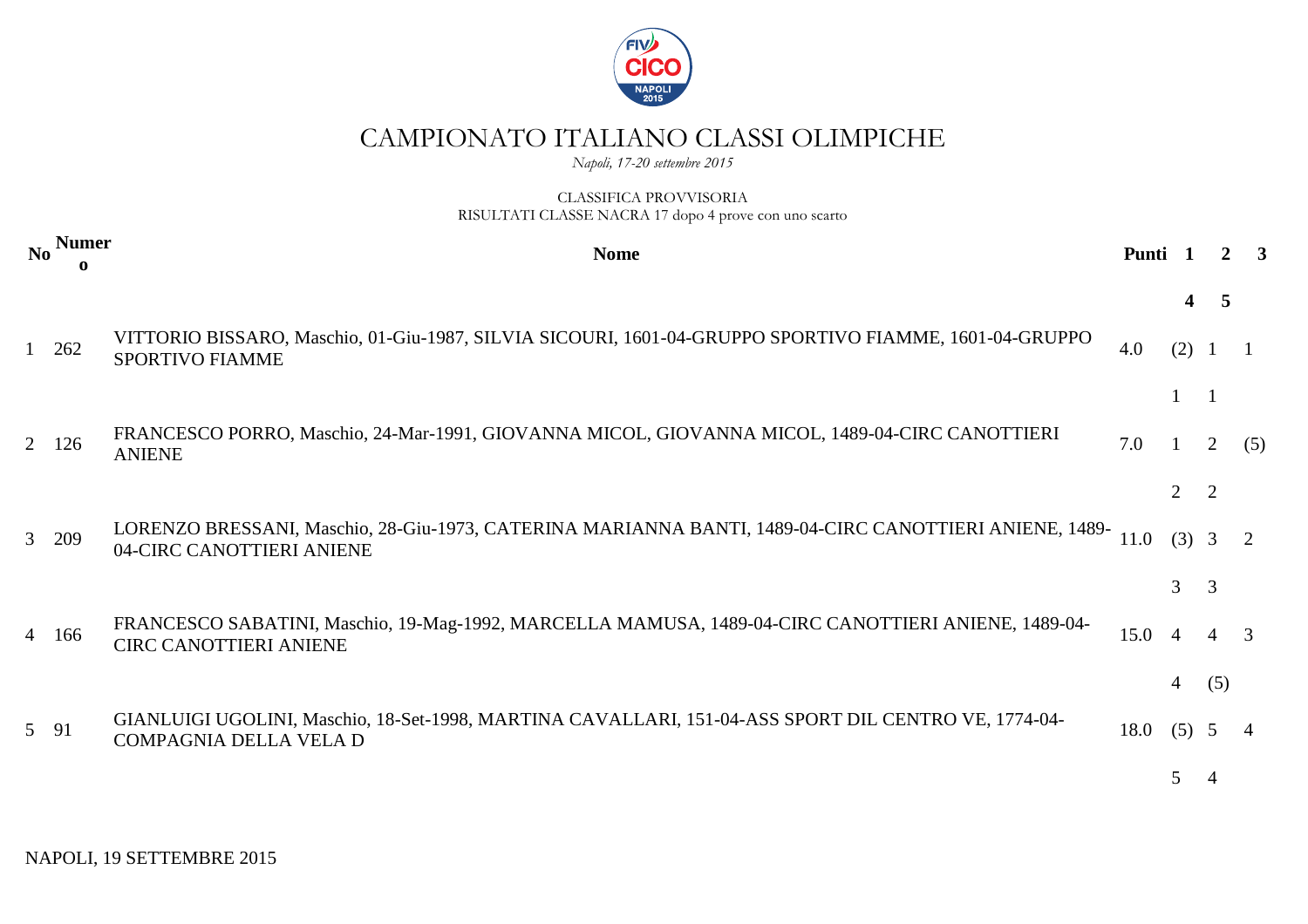

*Napoli, 17-20 settembre 2015* CLASSIFICA PROVVISORIA CLASSE Laser Radial dopo prove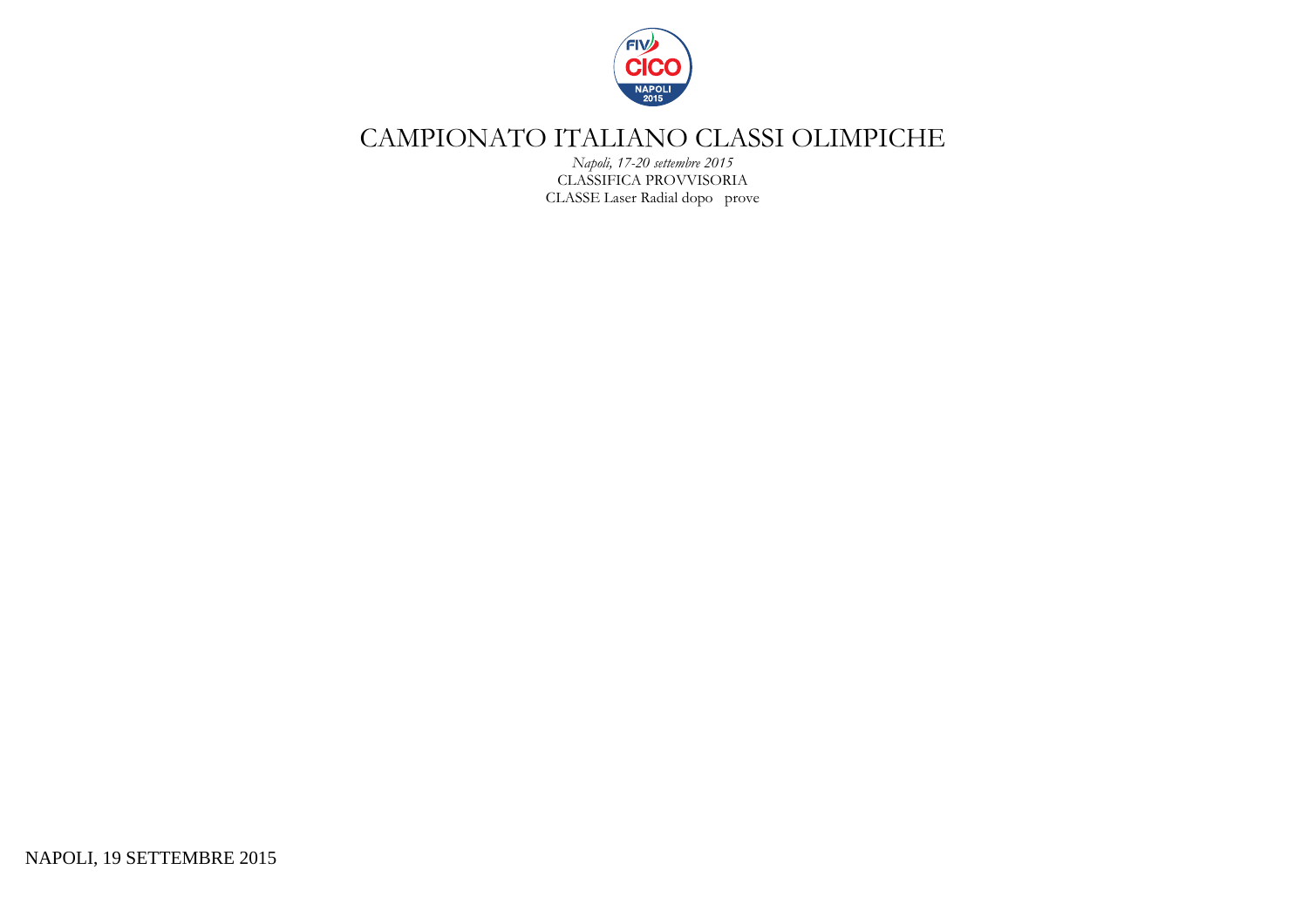

#### *Napoli, 17-20 settembre 201507* RIUSLTATI RS:X CLASSIFICA PROVVISORIA dopo 6 prove con uno scarto

|                 | No Numero        | <b>Nome</b>                                                       | Punti 1 |                | $\overline{2}$ | $\mathbf{3}$   | $\overline{\mathbf{4}}$ |             | $5\quad 6$ |
|-----------------|------------------|-------------------------------------------------------------------|---------|----------------|----------------|----------------|-------------------------|-------------|------------|
|                 | ITA 88           | MATTIA CAMBONI, Maschio, 1601-04-GRUPPO SPORTIVO FIAMME           | 7.0     | 2              |                | $\overline{1}$ | (3)                     | $1\quad 2$  |            |
| 2               | ITA <sub>9</sub> | FEDERICO ESPOSITO, Maschio, 1552-04-GRUPPOSPORTIVOPOLIZIA         | 8.0     | 1              | 2              | 2 1            |                         | 2(3)        |            |
| 3               | ITA 60           | DANIELE BENEDETTI, Maschio, 147-04-GDV LNI CIVITAVECCHIA          | 13.0    | $\overline{4}$ | $(5)$ 3 2      |                |                         | $3 \quad 1$ |            |
| $\overline{4}$  | ITA 38           | MICHELE CITTADINI, Maschio, 127-03-C V WINDSURFING CLUB CA 22.0 3 |         |                | $\overline{3}$ |                | 4(7)                    | 6 6         |            |
| $\sqrt{5}$      | ITA <sub>2</sub> | GIUSEPPE ZERILLO, Maschio, 242-07-ALBARIA ASS SPORT DILET         | 22.0    | $(5)$ 4        |                | $5\quad 5$     |                         | $4\quad 4$  |            |
| 6               | CRO <sub>9</sub> | MIHOVIL FANTELA, ?, CJK.SV.KRSEVAN                                | 26.0    | $(7)$ 6        |                | 6 4            |                         | $5 \quad 5$ |            |
| $7\phantom{.0}$ | <b>ITA 289</b>   | GIORGIO PIRROTTA, Maschio, 222-07-C CANOTT ROG LAURIA ASS         | 33.5    | 5              | $(8)$ 7 6      |                |                         | 8 7         |            |
| 8               | ITA 45           | ALESSANDRO GIANNINI, Maschio, 2026-05-ASD BLACK DOLPHIN           | 38.0    | 8              | 7              | 8              | (dns)                   | 7 8         |            |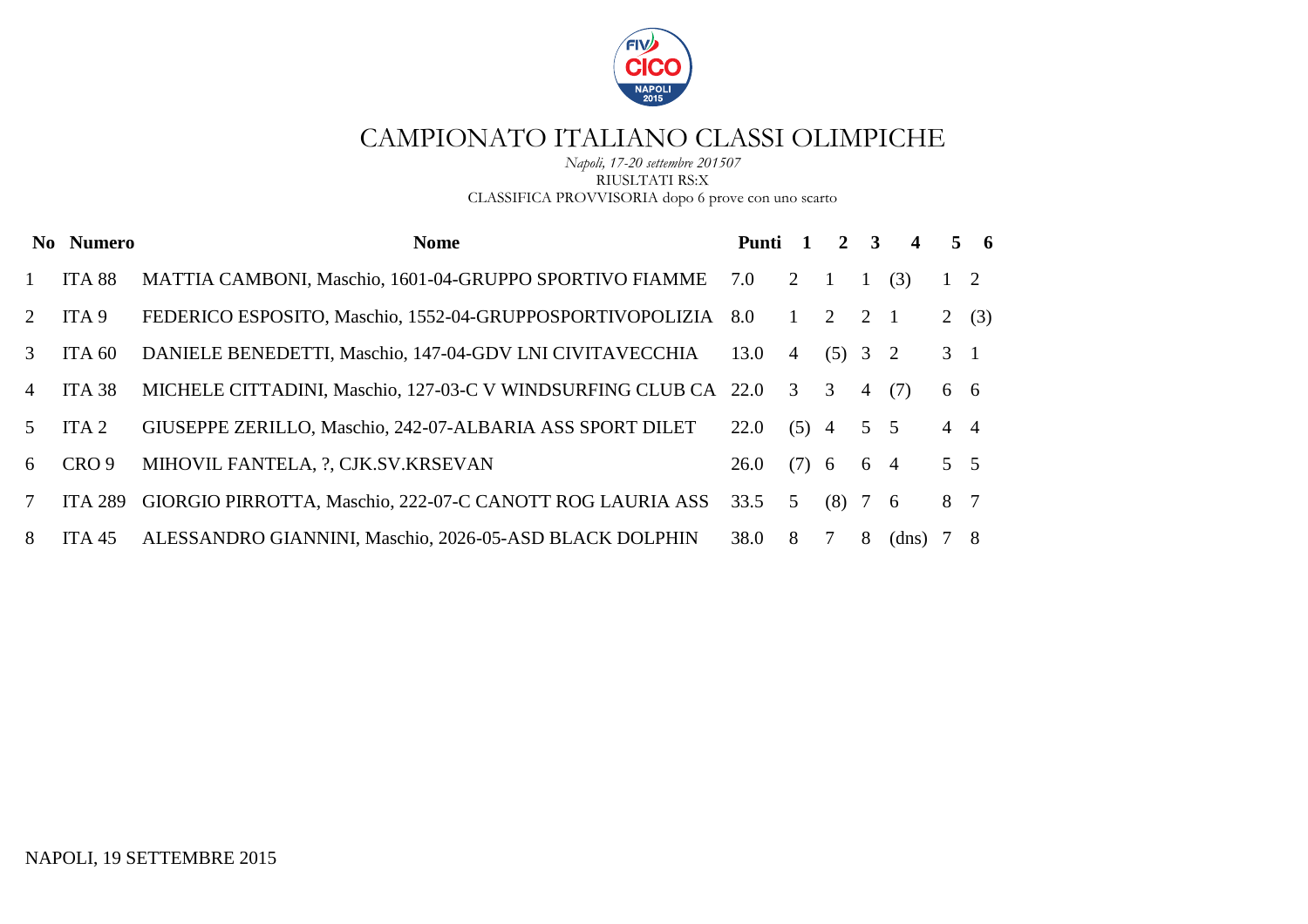

*Napoli, 17-20 settembre 2015* CLASSIFICA PROVVISORIA RISULTATI CLASSE RS:X FEMMINILE dopo 6 prove con 1 scarto

|              | No Numero | <b>Nome</b>                                                                              | Punti 1 2 3 4 5 6                                        |  |               |      |  |
|--------------|-----------|------------------------------------------------------------------------------------------|----------------------------------------------------------|--|---------------|------|--|
| $\mathbf{1}$ | ITA 11    | LAURA LINARES, 16-Mar-1990, 815-17-CENTROSPORTIVOAGONISTIC                               | 8.0 1 1 (3) 2 1 3                                        |  |               |      |  |
|              | 2 157     | MARTA MAGGETTI, 10-Gen-1996, 127-03-C V WINDSURFING CLUB CA                              | $10.0 \quad 2 \quad 3 \quad 2 \quad (4) \quad 2 \quad 1$ |  |               |      |  |
| $3 \quad 46$ |           | FLAVIA TARTAGLINI, 02-Feb-1985, 175-04-SEZ.VELA GUARDIADIFINAN 13.0 3 4 1 1              |                                                          |  |               | 4(5) |  |
| 4 82         |           | VERONICA FANCIULLI, 14-Feb-1994, 145-04-C. SPORTIVO AERONAUTICA $14.0$ (4) $2$ 4 $3$ 3 2 |                                                          |  |               |      |  |
| 5 52         |           | ELENA VACCA, 24-Set-1996, 127-03-C V WINDSURFING CLUB CA                                 | 24.0                                                     |  | (5) 5 5 5 5 4 |      |  |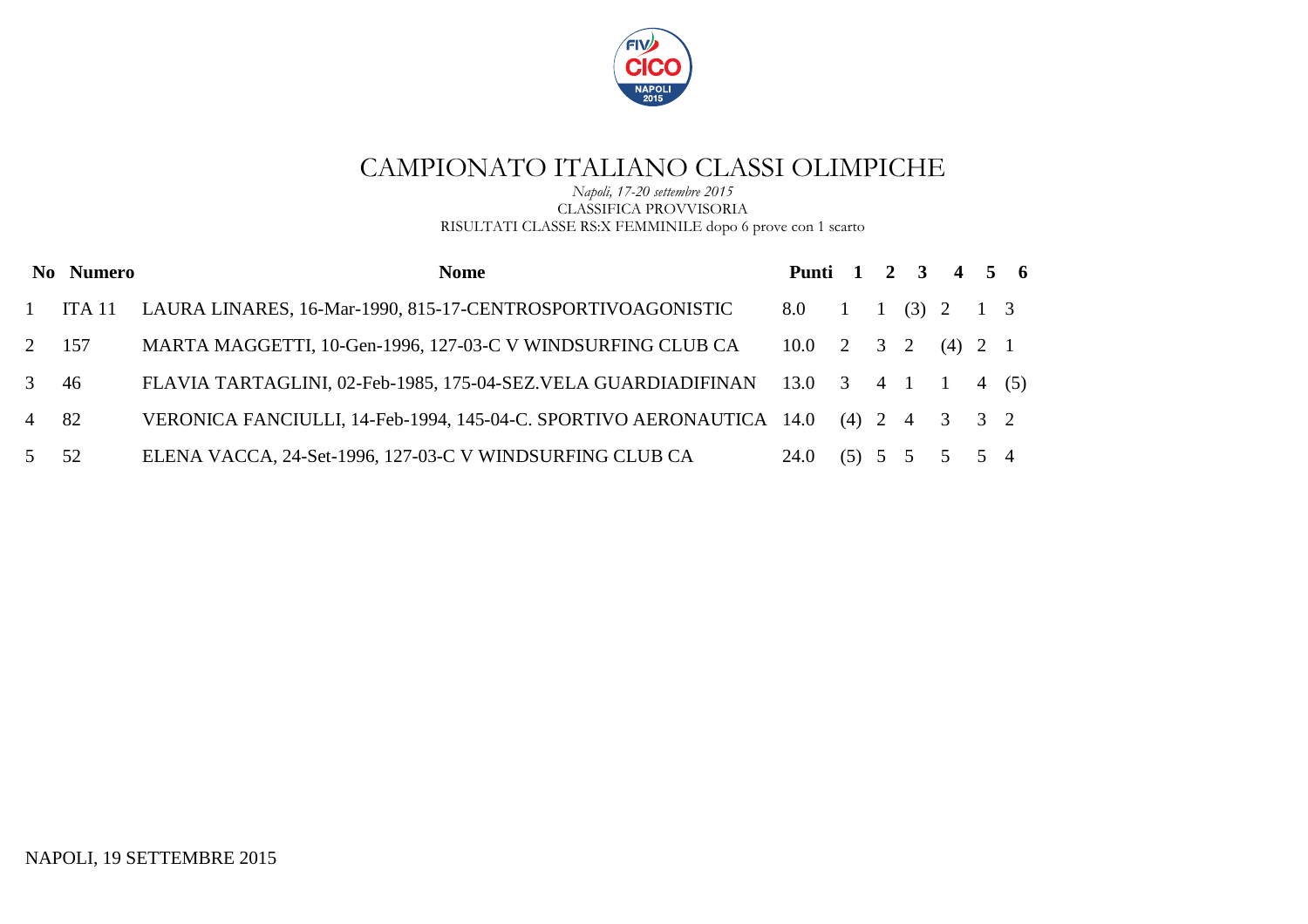

# CAMPIONATO NAZIONALE CLASSE RS:X YOUTH

*Napoli, 17-20 settembre 2015*

#### CLASSIFICA PROVVISORIA RISULTATI DOPO 6 PROVE CON 1 SCARTO

| No             | <b>Numero</b>  | <b>Nome</b>                                                               | Punti |                | $\mathbf{2}$   | 3    |                 | 5               | 6               |
|----------------|----------------|---------------------------------------------------------------------------|-------|----------------|----------------|------|-----------------|-----------------|-----------------|
|                | 78             | MATTEO EVANGELISTI, Maschio, 22-Mag-1998, 147-04-GDV LNI CIVITAVECCHIA    | 9.0   | 2              |                | (4)  |                 | $\overline{4}$  |                 |
| $\overline{2}$ | 111            | FRANCESCO TOMASELLO, Maschio, 02-Set-1998, 222-07-C CANOTT ROG LAURIA ASS | 12.0  |                | $\overline{2}$ |      | (6)             | 6               | 2               |
| 3              | 17             | ANTONINO CANGEMI, Maschio, 13-Set-1997, 222-07-C CANOTT ROG LAURIA ASS    | 13.0  | 3              | (4)            | 3    | 2               |                 | $\overline{4}$  |
| 4              | 171            | CARLO CIABATTI, Maschio, 06-Nov-1998, 127-03-C V WINDSURFING CLUB CA      | 14.0  | (5)            | 3              | 2    | 3               | 3               | 3               |
| 5              | 13             | RUGGERO LO MAURO, Maschio, 24-Ott-1998, 222-07-C CANOTT ROG LAURIA ASS    | 22.0  | (13)           | 5              | 6    | $\overline{4}$  | 2               | 5               |
| 6              | 24             | LUCA DI TOMASSI, Maschio, 29-Mar-1999, 147-04-GDV LNI CIVITAVECCHIA       | 27.0  | 6              | (7)            | 5    | 5               | 5               | 6               |
| $\tau$         |                | GIORGIA SPECIALE, Femmina, 02-Feb-2000, 297-10-S E F STAMURA ASS SPORT    | 31.0  | $\overline{4}$ | 6              | (7)  | $7\phantom{.0}$ | $7\phantom{.0}$ | $7\phantom{.0}$ |
| 8              | 28             | GIULIA ALAGNA, Femmina, 09-Mar-1998, 242-07-ALBARIA ASS SPORT DILET       | 39.0  |                | (8)            | 8    | 8               | 8               | 8               |
| 9              | 76             | ENRICA SCHIRRU, Femmina, 08-Mag-2000, 127-03-C V WINDSURFING CLUB CA      | 44.0  | 8              | 9              | 9    | 9               | (10)            | 9               |
| 10             | 70             | FRANCESCO CONGIU, Maschio, 02-Apr-1998, 127-03-C V WINDSURFING CLUB CA    | 51.0  | 9              | (12)           | -11  | 10              | 9               | 12              |
| 11             | 151            | DESIRE' TUMBARELLO, Femmina, 05-Ott-1999, 227-07-A.S.D.SOCIETÀ CANOTTIER  | 54.0  | 10             | 10             | (14) | 12              | 12              | 10              |
| 12             | 114            | FEDERICO PISANO, Maschio, 14-Mag-1998, 127-03-C V WINDSURFING CLUB CA     | 55.0  | 12             | 11             | 10   | (13)            | -11             | -11             |
| 13             | $\overline{4}$ | NICOLAS DI PAULI, Maschio, 11-Ago-2000, 1986-14-ASD KALTERER SPORTVERE    | 60.0  | 11             | (14)           | 12   | 11              | 13              | 13              |
| 14             | 112            | TOMMASO MARIA MAGLIONE, Maschio, 09-Feb-1998, 2026-05-ASD BLACK DOLPHIN   | 68.0  | (14)           | 13             | 13   | 14              | 14              | 14              |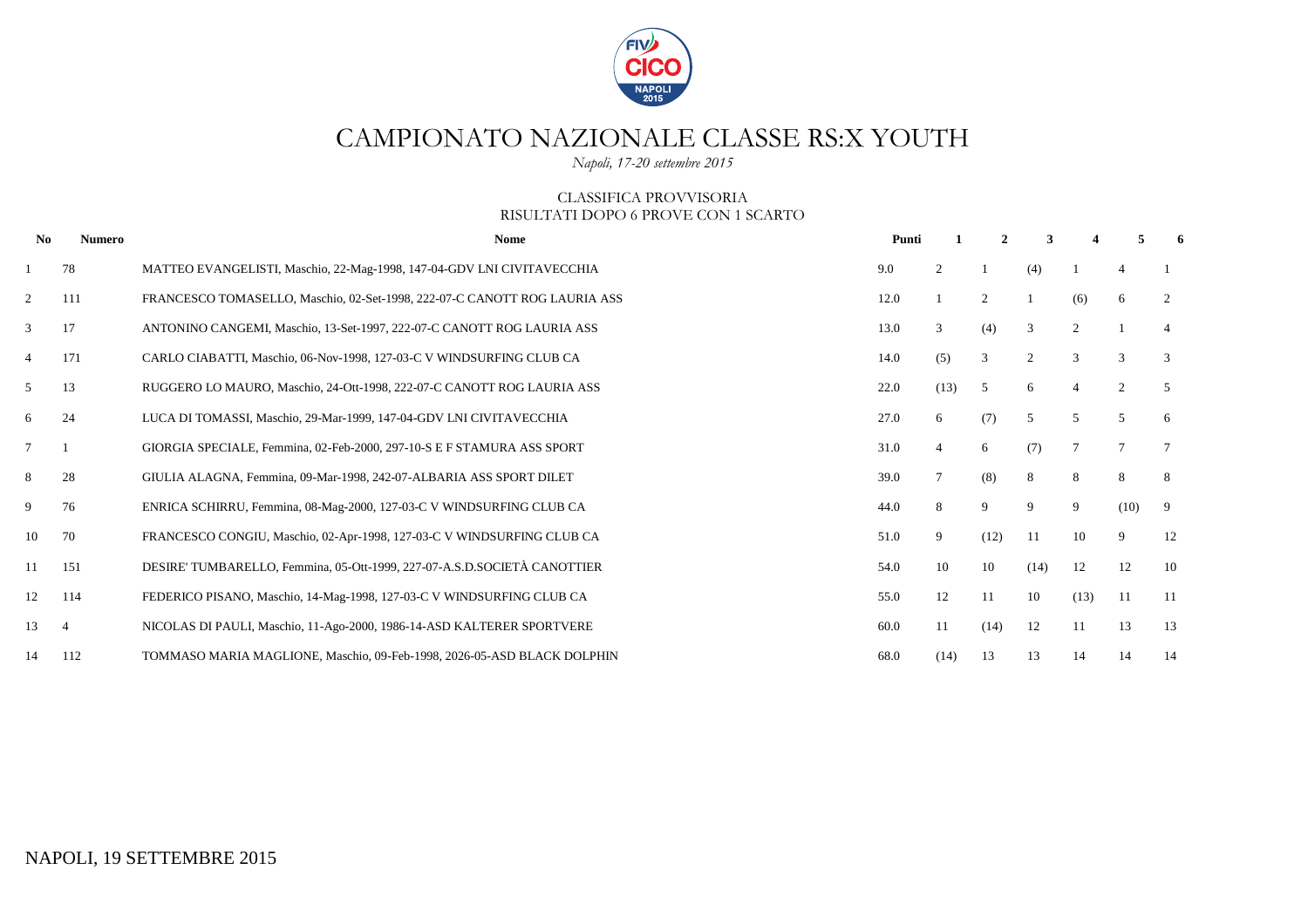

*Napoli, 17-20 settembre 2015* CLASSIFICA PROVVISORIA RISULTATI CLASSE 470

|            | No Numer    | <b>Nome</b>                                                                                                                                | Punti 1        |                |                 | 2 <sup>1</sup> |
|------------|-------------|--------------------------------------------------------------------------------------------------------------------------------------------|----------------|----------------|-----------------|----------------|
|            | 1 757       | GIACOMO FERRARI, Maschio, 19-Lug-1996, GIULIO CALABRO', 162-04-GDV LNI OSTIA, 162-04-GDV LNI OSTIA                                         | 6.0            |                |                 | $\overline{4}$ |
|            | $2\quad 10$ | MATTEO CAPURRO, Maschio, 30-Dic-1992, MATTEO PUPPO, 001-01-YACHT CLUB ITALIANO ASS, 001-01-YACHT CLUB<br><b>ITALIANO ASS</b>               | 6.0            |                | $3 \quad 1$     |                |
|            | 3 300       | EMANUELE SAVOINI, Maschio, 26-Ago-1983, ENZIO SAVOINI, 010-01-GDV LNI GENOVA, 010-01-GDV LNI GENOVA                                        | $17.0$ 9       |                | 2 6             |                |
| $4\quad 6$ |             | ELENA BERTA, Femmina, 15-Lug-1992, SVEVA CARRARO, 1489-04-CIRC CANOTTIERI ANIENE, 1489-04-CIRC<br><b>CANOTTIERI ANIENE</b>                 | $19.0 \quad 4$ |                | 6 9             |                |
|            | 5 74        | BENEDETTA DI SALLE, Femmina, 05-Mag-1995, ALESSANDRA DUBBINI, 399-14-C.V.TOSCOLANO MADERNO, 001-01-<br>YACHT CLUB ITALIANO ASS             | 21.0           | $\overline{3}$ | 15 <sub>3</sub> |                |
|            | 6 20        | CECILIA ZORZI, Femmina, 21-Nov-1994, BIANCA CARUSO, 151-04-ASS SPORT DIL CENTRO VE, 410-14-CIRCOLO VELA<br>ARCO ASS S                      | 23.0           |                |                 | $5\quad 10$    |
|            | 7 100       | NICCOLO BERTOLA, Maschio, 11-Mag-1987, JACOPO IZZO, 162-04-GDV LNI OSTIA, 145-04-C. SPORTIVO<br><b>AERONAUTICA</b>                         | $24.0\quad 5$  |                | 12 7            |                |
|            | 8 27        | JACOPO DAVID RIZZI, Maschio, 01-Set-1997, MATTEO BARISON, 376-12-GDV LNI VENEZIA, 376-12-GDV LNI VENEZIA                                   | 24.0 7         |                | $9 \quad 8$     |                |
|            | 9 69        | MATTEO PINCHERLE, Maschio, 06-Feb-1996, LUDOVICO BASHARZAD, 1489-04-CIRC CANOTTIERI ANIENE, 1489-04-<br><b>CIRC CANOTTIERI ANIENE</b>      | $26.0\t6$      |                |                 | $7 \quad 13$   |
|            | 10 81       | ERICA EDDA RATTI, Femmina, 11-Giu-1998, PIETRO IAVICOLI, 1855-04-TOGNAZZI MARINE VILLAG, 151-04-ASS SPORT <sub>30.0</sub><br>DIL CENTRO VE |                |                |                 | 12             |

NAPOLI, 19 SETTEMBRE 2015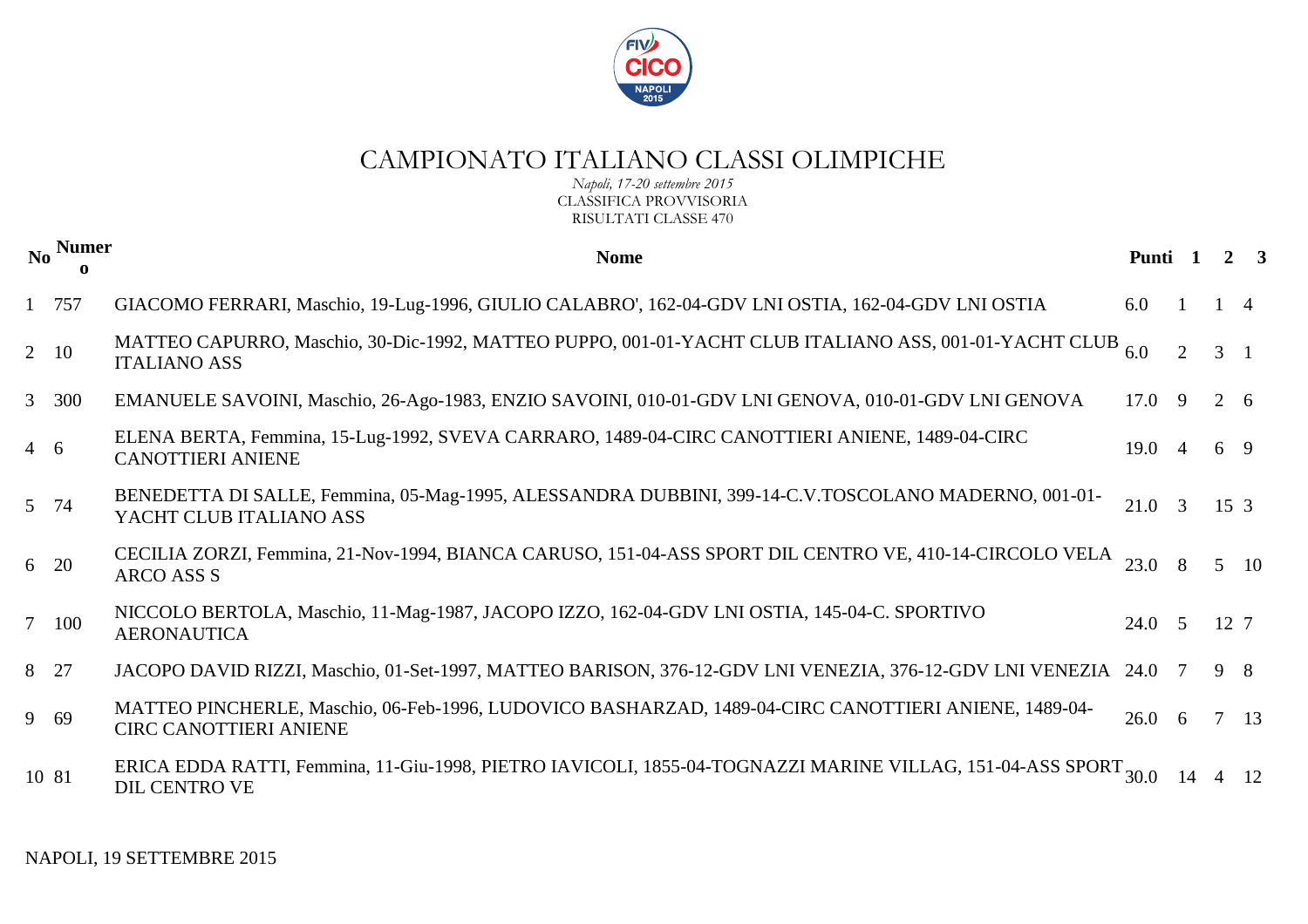

| 11 5    | SARA SCOTTO DI VETTIMO, Femmina, 30-Mar-1996, ALICE TAMBURINI, 187-05-C N POSILLIPO ASS SPORT, 187-05-C N 33.0 21 10 2<br>POSILLIPO ASS SPORT |         |    |               |
|---------|-----------------------------------------------------------------------------------------------------------------------------------------------|---------|----|---------------|
| 12 18   | MICHELE CECCHIN, Maschio, 28-Lug-1998, DIMITRI PERONI, 390-14-FRAGLIA V MALCESINE ASS, 390-14-FRAGLIA V<br><b>MALCESINE ASS</b>               |         |    | 34.0 12 11 11 |
| 13 9    | SIMONE SPINA, Maschio, 19-Giu-1991, LORENZO PICCIONI, 136-04-R.C.C. TEVERE REMO ASSS, 1489-04-CIRC<br><b>CANOTTIERI ANIENE</b>                |         |    | 35.0 13 17 5  |
| 14 38   | LEONARDO STOCCHERO, Maschio, 03-Apr-1998, GIANLUCA VIRGENTI, 389-14-C.V.GARGNANO SOCIETÀ CO, 399-14-<br>C.V.TOSCOLANO MADERNO -               |         |    | 36.0 10 8 18  |
| 15 71   | MARCO PERILLO, Maschio, 05-Nov-1995, CESARE MASSA, 433-15-GDV LNI MANDELLODELLARI, 433-15-GDV LNI<br><b>MANDELLODELLARI</b>                   |         |    | 44.0 11 16 17 |
| 16 16   | ROBERTA CAPUTO, Femmina, 24-Set-1992, ALICE SINNO, 1489-04-CIRC CANOTTIERI ANIENE, 1489-04-CIRC<br><b>CANOTTIERI ANIENE</b>                   | 45.0 15 |    | 14 16         |
| 17 32   | TOMMASO TUDISCO, Maschio, 16-Nov-1993, DAVIDE DE LUCA, 065-02-C VELICO ANTIGNANO ASS, 1202-02-YACHT<br><b>CLUB CALA.DE' ME</b>                |         |    | 51.0 18 19 14 |
| 18 4422 | ILARIA PATERNOSTER, Femmina, 22-Giu-1995, GIULIA AMMIRATI, 001-01-YACHT CLUB ITALIANO ASS, 001-01-<br>YACHT CLUB ITALIANO ASS                 | 52.0 17 |    | 20 15         |
| 19 88   | ANNA BETTONI, Femmina, 11-Ago-1996, CARLOTTA GIANNI, 1489-04-CIRC CANOTTIERI ANIENE, 151-04-ASS SPORT<br><b>DIL CENTRO VE</b>                 |         |    | 53.0 16 18 19 |
| 20 4419 | FABRIZIO SALATINO, Maschio, 20-Mar-2000, ANDREA DI LORETO, 272-08-CIRCOLO VELA BARI ASS S, 272-08-<br><b>CIRCOLO VELA BARI ASS S</b>          | 62.0    | 19 | 23 20         |
| 21 35   | MARCO D'ARCANGELO, Maschio, 14-Mag-1998, LUCA D'ARCANGELO, 277-08-GDV LNI BARI, 277-08-GDV LNI BARI                                           | 65.0    |    | ocs 13 ufd    |
| 221     | MARCO ZINGONE, Maschio, 04-Apr-1998, NEREO PELLONE, 184-05-REALE Y.C.C.SAVOIA ASS., 184-05-REALE<br>Y.C.C.SAVOIA ASS.                         | 65.5    | 20 | 22 23         |
|         |                                                                                                                                               |         |    |               |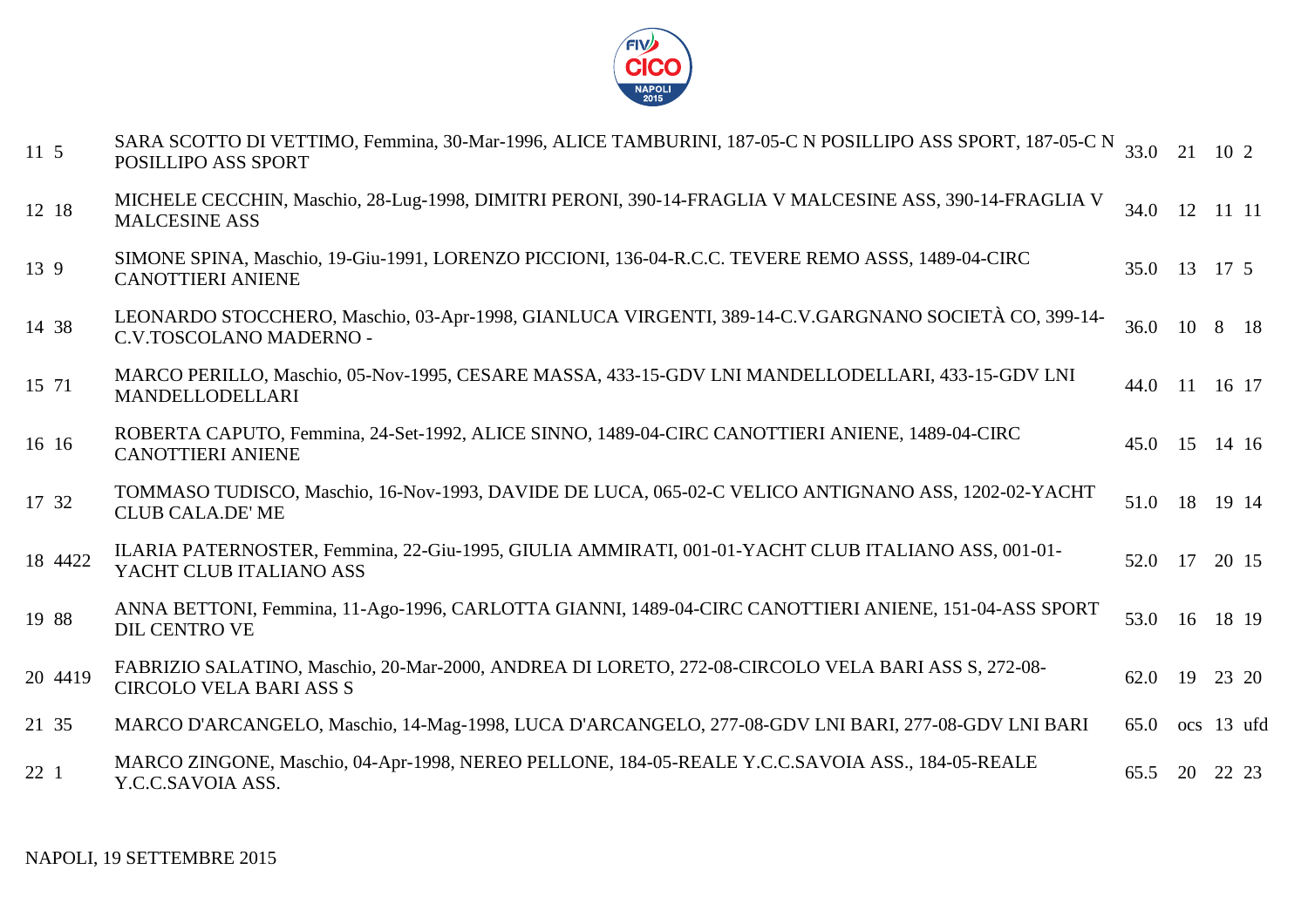

| 23 4380 | MAURO GRANDONE, Maschio, 28-Dic-1989, LUCA PASSERINI, 197-05-ASSSPORTDIL C VELICO SA, 1893-05-<br><b>COMPAGNIA DELLA VELA S</b>    | 68.0 dnf 21 21 |
|---------|------------------------------------------------------------------------------------------------------------------------------------|----------------|
| 24 15   | MATTEO CAMPELLONE, Maschio, 17-Mar-1970, FILIPPO RINALDI, 546-15-GEAS NBC VELA COLICO AS, 154-04-ALI6<br><b>CLUB VELA ASS SPOR</b> | 68.0 22 24 22  |
| 25 900  | MARCELLO AMATO, Maschio, 21-Mag-1964, ELISEO DE ANGELIS, 191-05-CIRC CANOTTIERI IRNO AS, 197-05-<br><b>ASSSPORTDIL C VELICO SA</b> | 74.5 dnf 25 23 |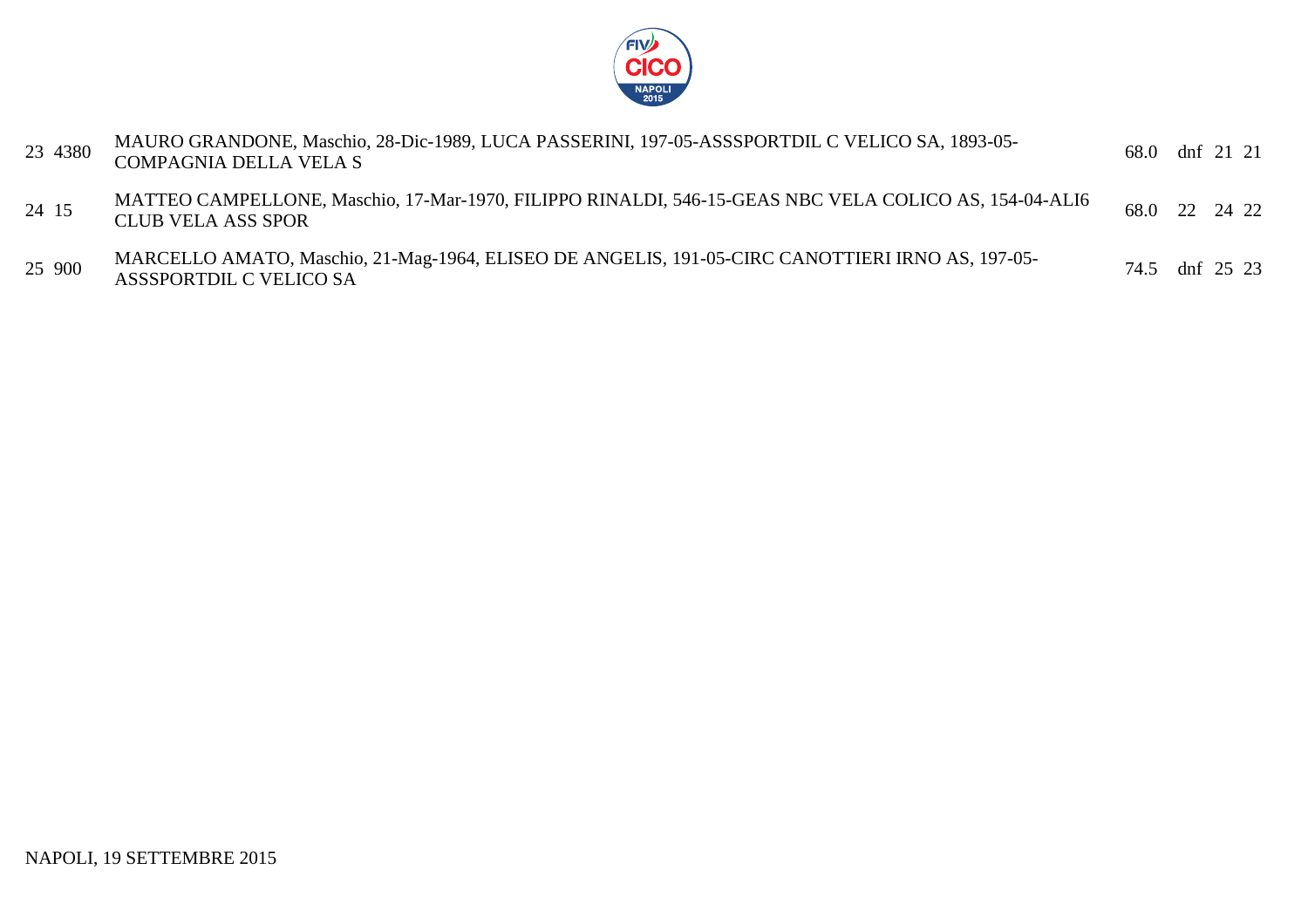

*Napoli, 17-20 settembre 2015* CLASSIFICA PROVVISORIA RISULTATI CLASSE FINN DOPO

|              | No Numero         | <b>Nome</b>                                                                | Punti | $\mathbf{1}$   | $2^{\circ}$    | $\overline{\mathbf{3}}$ |
|--------------|-------------------|----------------------------------------------------------------------------|-------|----------------|----------------|-------------------------|
| $\mathbf{1}$ | <b>ITA 147</b>    | SIMONE FERRARESE, 10-Mar-1988, 272-08-CIRCOLO VELA BARI ASS S              | 7.0   | $\mathbf{1}$   | $\overline{4}$ | 2                       |
| 2            | <b>ITA 117</b>    | GIORGIO POGGI, 26-Ago-1981, 175-04-SEZ.VELA GUARDIADIFINAN                 | 7.0   | $\mathfrak{Z}$ | $\overline{3}$ | $\overline{1}$          |
| 3            | <b>ITA 66</b>     | ENRICO VOLTOLINI, 22-Ago-1986, 175-04-SEZ.VELA GUARDIADIFINAN              | 15.0  | 5              | 6              | $\overline{4}$          |
| 4            | <b>ITA 123</b>    | FILIPPO MARIA BALDASSARI, 22-Lug-1988, 175-04-SEZ. VELA GUARDIADIFINAN     | 17.0  | $\overline{4}$ | 8              | $\overline{5}$          |
| 5            | <b>ITA 146</b>    | MICHELE PAOLETTI, 23-Apr-1974, 354-13-S.V.BARCOLA GRIGNANO AS              | 23.0  | 18             | 2              | 3                       |
| 6            | <b>ITA 202</b>    | GIACOMO GIOVANELLI, 25-Set-1975, 312-10-C.N.FANESE"G.VIVANI" AS            | 29.0  | 10             | 11 8           |                         |
| $\tau$       | <b>TUR 21</b>     | ALIKAN KAYNAR, ?, FENER BACHE                                              | 30.0  | 2              | $\mathbf{1}$   | ufd                     |
| 8            | ITA <sub>2</sub>  | MARCO BUGLIELLI, 19-Dic-1960, 137-04-CDV ROMA - ASS SPORT DI               | 30.0  | 6              | 13 11          |                         |
| 9            | ITA <sub>83</sub> | MATTEO SAVIO, 28-Lug-1996, 351-13-CIRCOLO VELA MUGGIA ASS                  | 30.0  | 14             | 9 7            |                         |
| 10           | <b>ITA 191</b>    | ALESSANDRO CATTANEO, 10-Gen-1991, 447-15-C VELICO SARNICO ASS SP           | 36.0  | 12             | 12 12          |                         |
| 11           | <b>RUS 57</b>     | EGOR TERPIGONEV, ?, FANTASTICA                                             | 38.0  | $ocs$ 5 6      |                |                         |
| 12           | <b>ITA 150</b>    | ANDREA PISANESCHI, 01-Ott-1959, 069-02-CVCAST PESCAIA ASS SPOR             | 41.0  | 8              | 17 16          |                         |
| 13           | ITA <sub>67</sub> | GINO BUCCIARELLI, 29-Gen-1967, 161-04-ASS. VELICA BRACCIANO SP             | 42.0  | 11             | 18 13          |                         |
|              |                   | 14 ITA 175 ALESSANDRO VONGHER, 18-Ago-1987, 094-02-Y C PUNTA ALA ASS SPORT | 43.0  | $ocs$ 7 9      |                |                         |

NAPOLI, 19 SETTEMBRE 2015